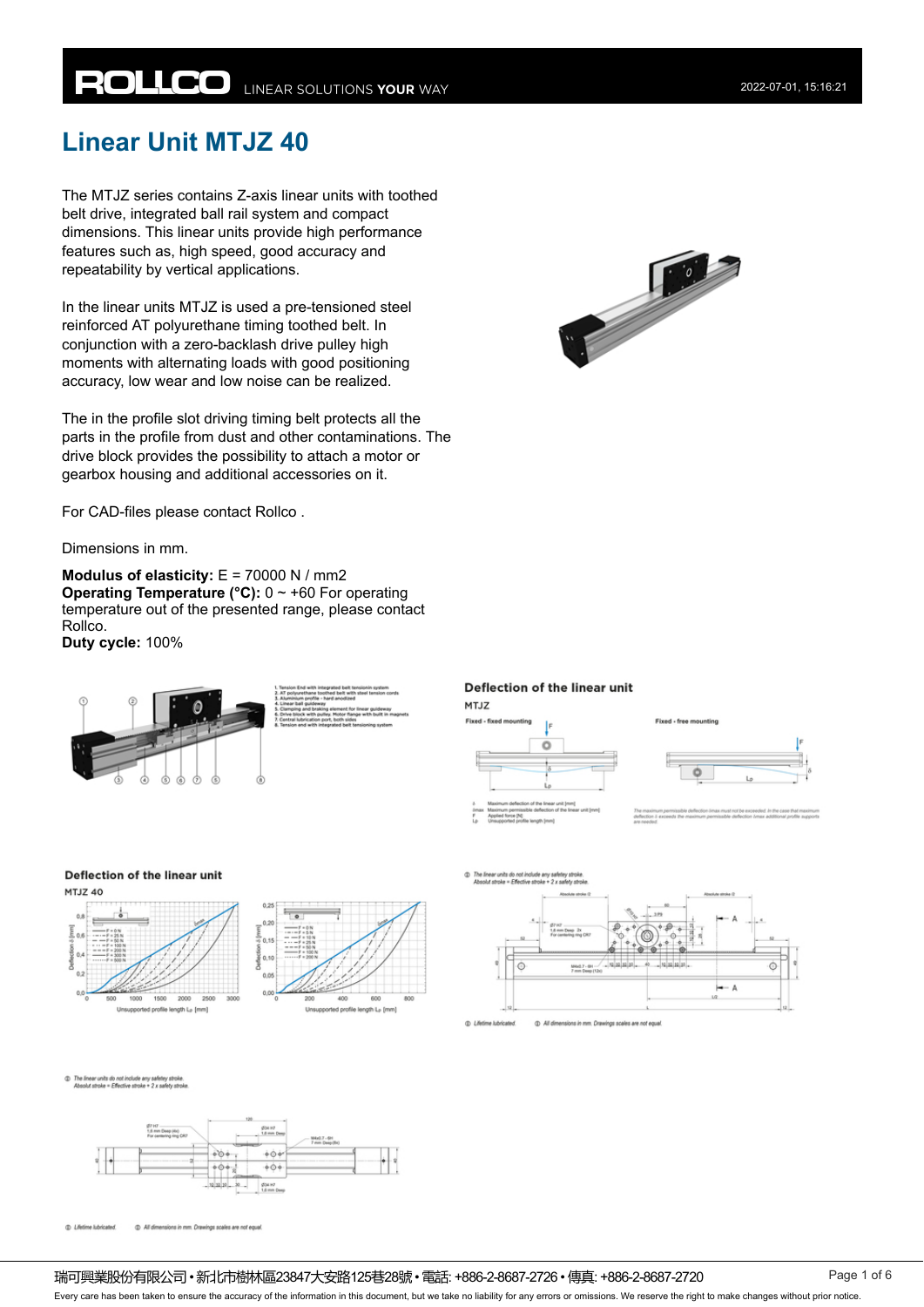# **Linear Unit MTJZ 40**





TYPE 1 1 Journal with or without keyway.





TYPE<sub>2</sub>



瑞可興業股份有限公司 • 新北市樹林區23847大安路125巷28號 • 電話: +886-2-8687-2726 • 傳真: +886-2-8687-2720 Page 2 of 6 Every care has been taken to ensure the accuracy of the information in this document, but we take no liability for any errors or omissions. We reserve the right to make changes without prior notice.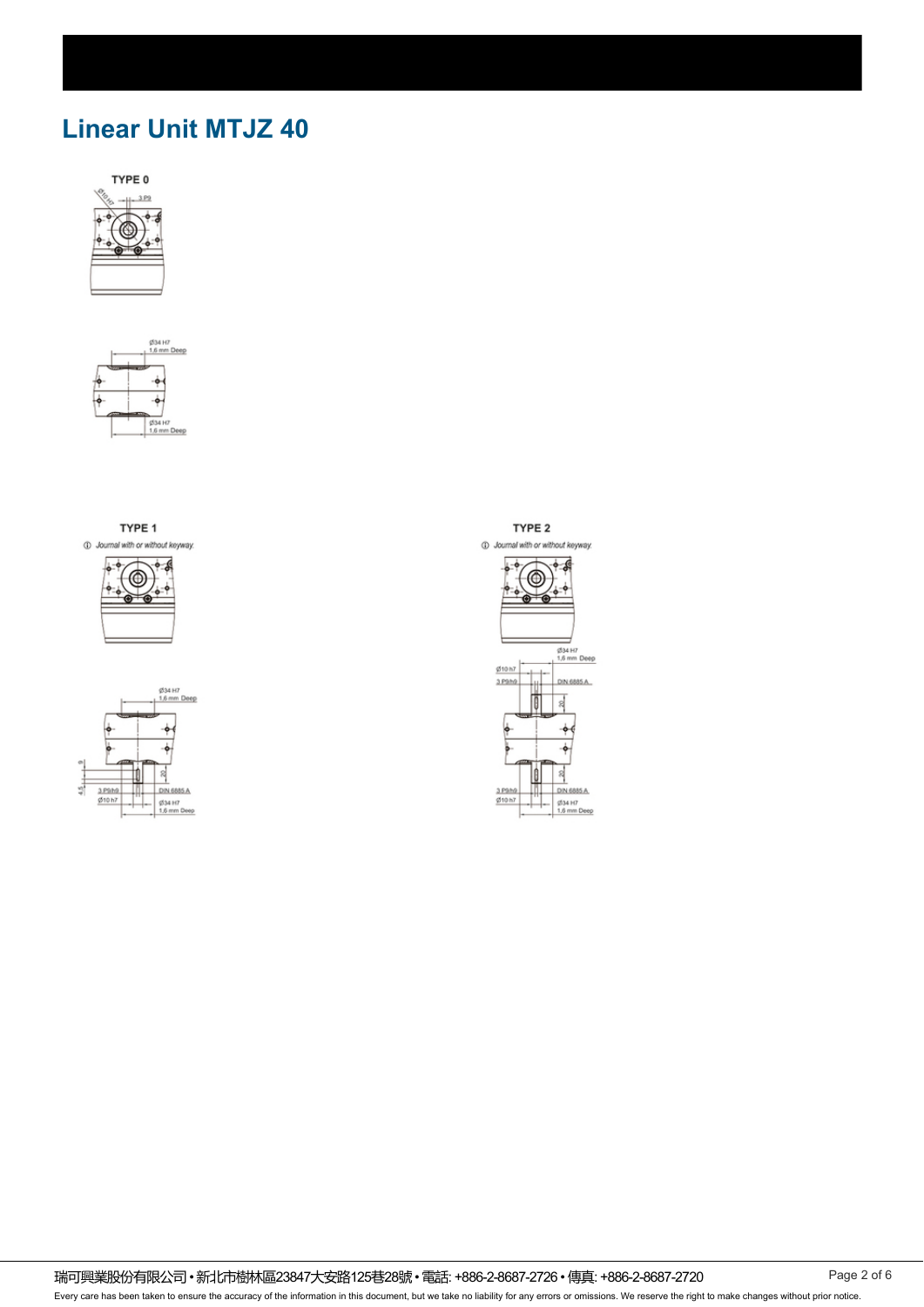# **Linear Unit MTJZ 40**



**CENTERING RING CR7** Material: 1.4305 (AISI303)





1 All dimensions in mm. Drawings scales are not equal

#### Defining of the linear unit length

L = Effective stroke + 2 × Safety stroke + 208 mm

#### Ltotal = L + 24 mm



Multi drive block



L = Effective stroke + 2 × Safety stroke + 120 ×  $n_b$  + 88 mm Ltotal =  $L + 24$  mm

 $n_b$  - number of drive blocks

瑞可興業股份有限公司 • 新北市樹林區23847大安路125巷28號 • 電話: +886-2-8687-2726 • 傳真: +886-2-8687-2720 Page 3 of 6 Every care has been taken to ensure the accuracy of the information in this document, but we take no liability for any errors or omissions. We reserve the right to make changes without prior notice.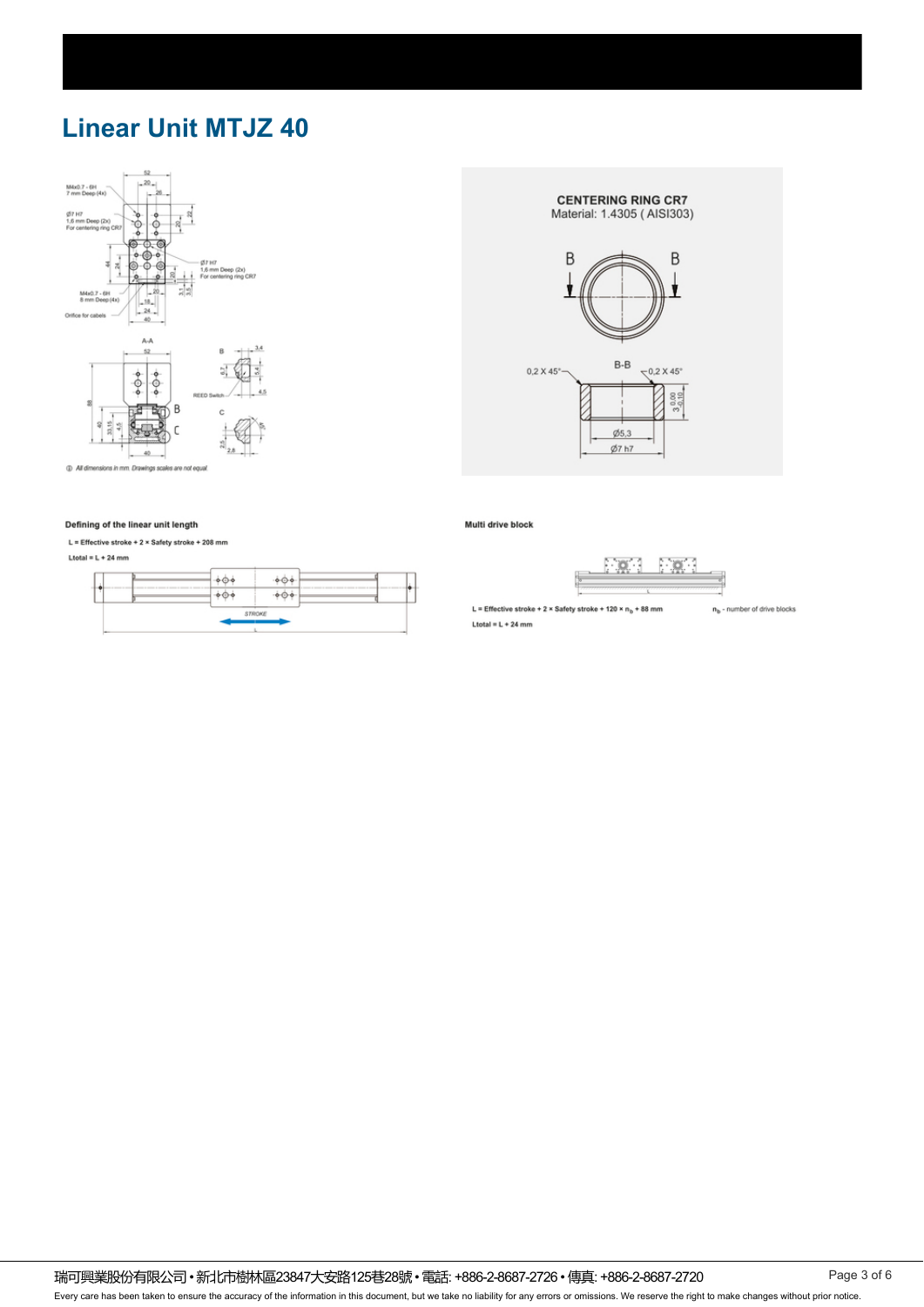### **Variant Data**



For minimum stroke below the stated value, please contact Rollco.

For length/stroke over the stated value, please contact Rollco. Values for max. stroke are not valid for multi drive box (equation of defining the linear unit length for particular size of the linear unit needs to be used).

#### Recommended values of loads

All the data of static and dynamic moments and load capacities stated are theoretical without considering any safety factor. The safety factor depends on the application and its requested safety. We recommend a minimum safety factor (fs =5.0).

Version 1: Mounting by the drive block, profile travels

<u>:0</u>



On request, multi drive blocks, which travel independently of each other, can be applied.

| <b>Designation</b> | <b>Drive block length</b><br>Lv                                | <b>Dynamic Load</b><br><b>Capacity C (N)</b> |                                                              | <b>Static Load</b><br><b>Capacity C0 (N)</b>                | <b>Dynamic Moment</b><br>Mx(Nm)                                | <b>Dynamic Moment</b><br>My (Nm)                               |
|--------------------|----------------------------------------------------------------|----------------------------------------------|--------------------------------------------------------------|-------------------------------------------------------------|----------------------------------------------------------------|----------------------------------------------------------------|
| <b>MTJZ40</b>      | 120                                                            | 4610                                         |                                                              | 6930                                                        | 28                                                             | 120                                                            |
|                    |                                                                |                                              |                                                              |                                                             |                                                                |                                                                |
| <b>Designation</b> | <b>Dynamic</b><br>Moment Mz (Nm)                               | <b>Mass of drive</b><br><b>block</b>         | Max.<br><b>Permissible</b><br><b>Loads Forces</b><br>Fpy (N) | Max.<br><b>Permissible</b><br><b>Loads Forces</b><br>Fpz(N) | Max.<br><b>Permissible</b><br><b>Loads Moments</b><br>Mpx (Nm) | Max.<br><b>Permissible</b><br><b>Loads Moments</b><br>Mpy (Nm) |
| <b>MTJZ40</b>      | 120                                                            | $0.95$ kg                                    | 2320                                                         | 1510                                                        | 14                                                             | 40                                                             |
|                    |                                                                |                                              |                                                              |                                                             |                                                                |                                                                |
| <b>Designation</b> | Max.<br><b>Permissible</b><br><b>Loads Moments</b><br>Mpz (Nm) | Max.<br><b>Repeatability</b><br>(mm)         | Max. length<br>version 1 (Lmax)                              | Max. length<br>version 2 (Lmax)                             | Max. stroke<br>version 1                                       | Max. stroke<br>version 2                                       |

| Designation   | Min. stroke <b>\</b> |
|---------------|----------------------|
| <b>MTJZ40</b> | OE                   |
|               | 25                   |

**MTJZ 40** 62 ± 0.08 1000 3000 792 2792

Every care has been taken to ensure the accuracy of the information in this document, but we take no liability for any errors or omissions. We reserve the right to make changes without prior notice.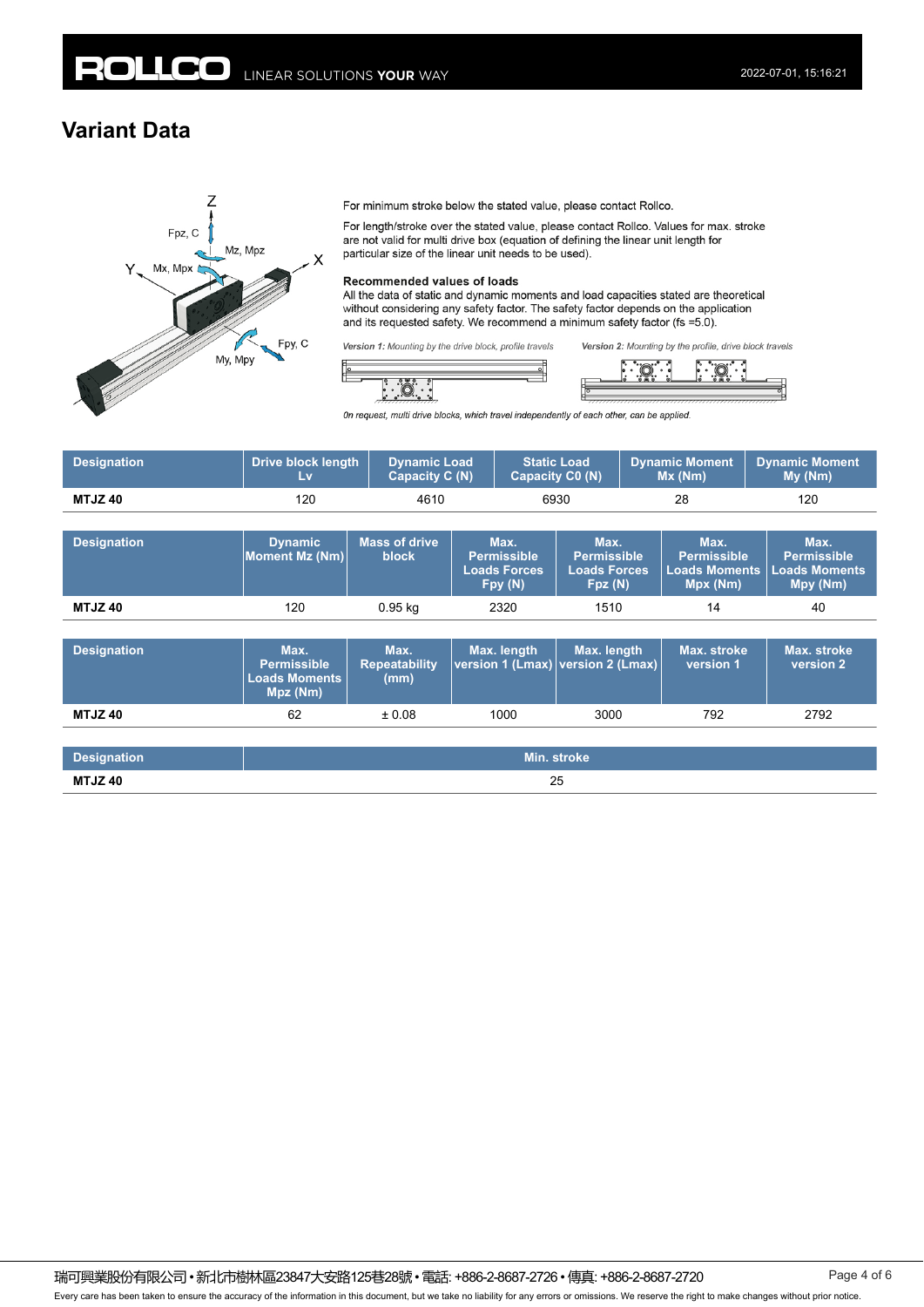### **Drive Data**



Max. acceleration (m/s2): 70\*

 $\ddot{\circ}$  $\int_{0}^{\infty}$ 

For acceleration over the stated value, please contact Rollco.

Version 1: Mounting by the drive block, profile travels



On request, multi drive blocks, which travel independently of each other, can be applied.

| <b>Designation</b> | <b>Max. Drive Torque</b><br>(Nm) | <b>Pulley Drive Ratio</b><br>(mm/rev) | <b>Pulley diameter</b> | Min. stroke | <b>Planar moment of</b><br>inertia ly cm <sup>4</sup> |
|--------------------|----------------------------------|---------------------------------------|------------------------|-------------|-------------------------------------------------------|
| <b>MTJZ40</b>      | 3.60                             | 99                                    | 31.51                  | 25          | 9.80                                                  |

| <b>Designation</b> | <b>Planar moment of</b><br>inertia lz cm <sup>4</sup> | <b>Belt type</b> | <b>Belt width</b> | <b>Max. Force</b><br>Transmitted by Belt   Constant Cspec (N) | <b>Specific Spring</b> |
|--------------------|-------------------------------------------------------|------------------|-------------------|---------------------------------------------------------------|------------------------|
| MTJZ 40            | 11.60                                                 | AT3              | 20                | 230                                                           | 225000                 |

瑞可興業股份有限公司 • 新北市樹林區23847大安路125巷28號 • 電話: +886-2-8687-2726 • 傳真: +886-2-8687-2720 Page 5 of 6 Every care has been taken to ensure the accuracy of the information in this document, but we take no liability for any errors or omissions. We reserve the right to make changes without prior notice.